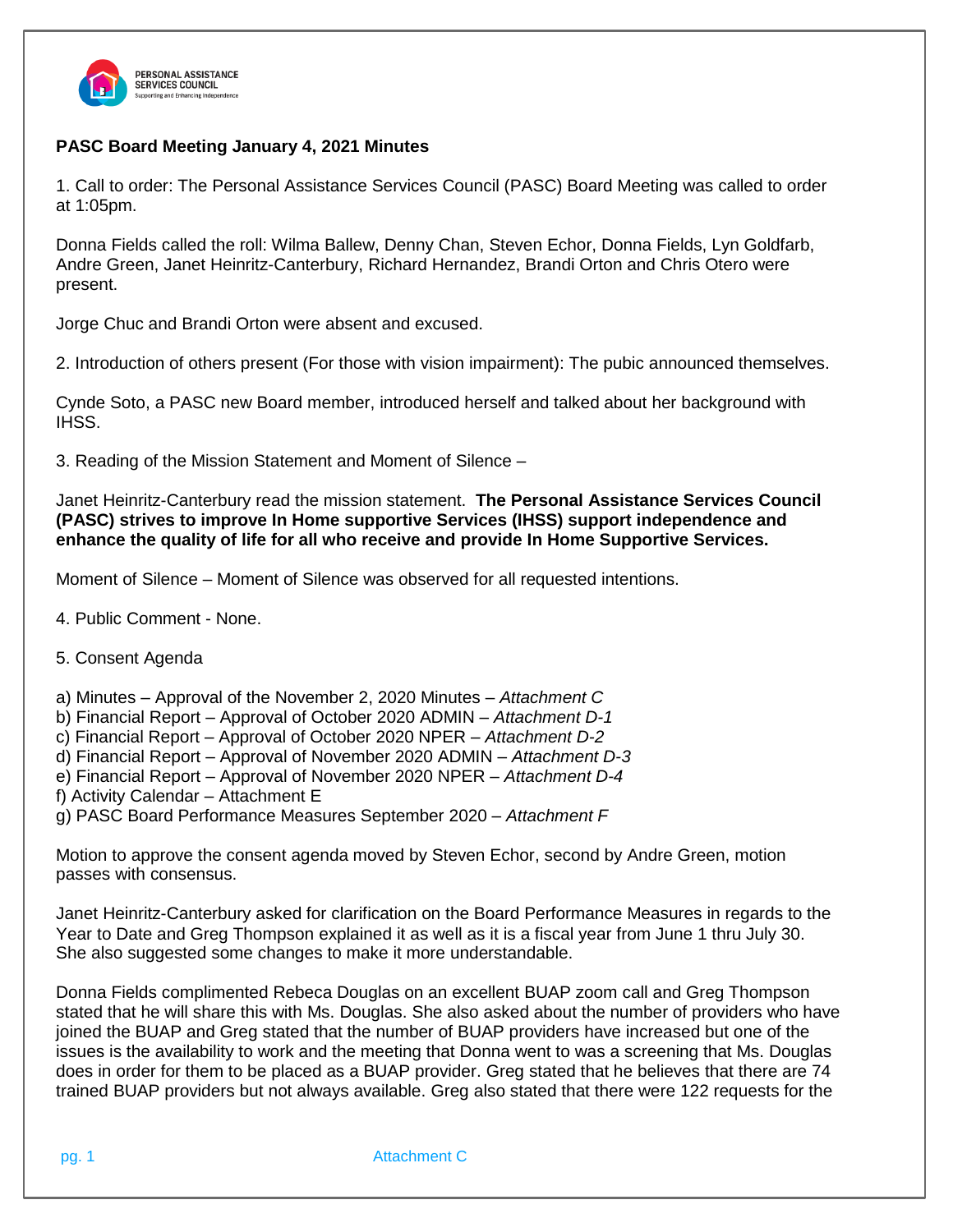BUAP to date and last year there were 97 total requests filled. He also explained what requests were filled and those that were not but successfully fulfilled 52 BUAP requests this year and 97 last year. He also stated that they are looking at other ways of recruitment for the BUAP.

Lillibeth Navarro asked what is a "unique provider" and Greg Thompson stated that it in reference to the number of providers and consumers who are actively using the registry.

- 6. Board Chair Report Janet Heinritz-Canterbury
	- a) Comments: Janet Heinritz-Canterbury commented on a series of last year's events (2020) including past PASC Board members that are no longer with us, Randi Bardeaux and Bertha Poole as well as she welcomed 2021 with new change and encouragement.

Janet Heinritz-Canterbury also talked about the 3 committees that PASC must have per its contract with SEIU 2015, the Registry Advisory Committee, Health Plan Oversite Committee and the Labor Management Committee. She stated that she asked Donna Fields to serve on the PASC-SEIU 2015 Registry Advisory Committee, as well as she asked Denny Chan to serve on the Health Plan Committee and she is going to serve on the PASC-SEIU 2015 Labor Management Committee as well as all three will bring reports back to the PASC Board on what they are talking about and any recommendations that they make.

She also asked the Board for input: Denny Chan talked about some of the issues that his agency has been working on, crisis standards of care, how healthcare resources are allocated during an emergency, and the vaccination allocation policies or the Moderna and Pfizer vaccines. He asked the Board if they are hearing any issues or concerns from IHSS consumers and providers and that it would be helpful to know what they are and he would take it back to the state. He sits on the vaccine allocation committee advisory committee for the state.

Donna Fields stated that she contacted Greg about a provider who was in need of a Covid-19 test and she feels that it is important that people know where to get tested. She also stated that Greg and Layla gave her information and she passed it on. Denny Chan clarified Donna's statement and the difference between getting a test, or getting vaccinated and crisis assistance.

Steven Echor asked if providers are unwilling to test, could that be contingent upon them keeping their job, Denny Chan deferred that question and Greg Thompson explained and stated that under the current IP Mode (Individual Provider Mode) a consumer can request it and stated that the consumer is the employer and stated that he has not seen a specific employer law yet and will look in to it.

Lillibeth Navarro asked about the priority list for the vaccines and levels of illnesses of who can get and who makes the decisions and what are the factors. Denny Chan stated that it is up to each state of what the allocation will look like for that particular state and the CDC issued guidance on recommendations in the first wave. He talked about the committee he is involved in which is an advisory committee and they are not that ones making that decision and that the state has paneled several different committees and talked about other committees that have different roles in the allocations and explained the phases and what California is doing and recommendations. He also talked about those individuals "skipping the line" this is an issue that he has brought up with the advisory committee and explained and reiterated the phases. Greg Thompson also reminded the Board that more COVID-19 information is in their Board packet.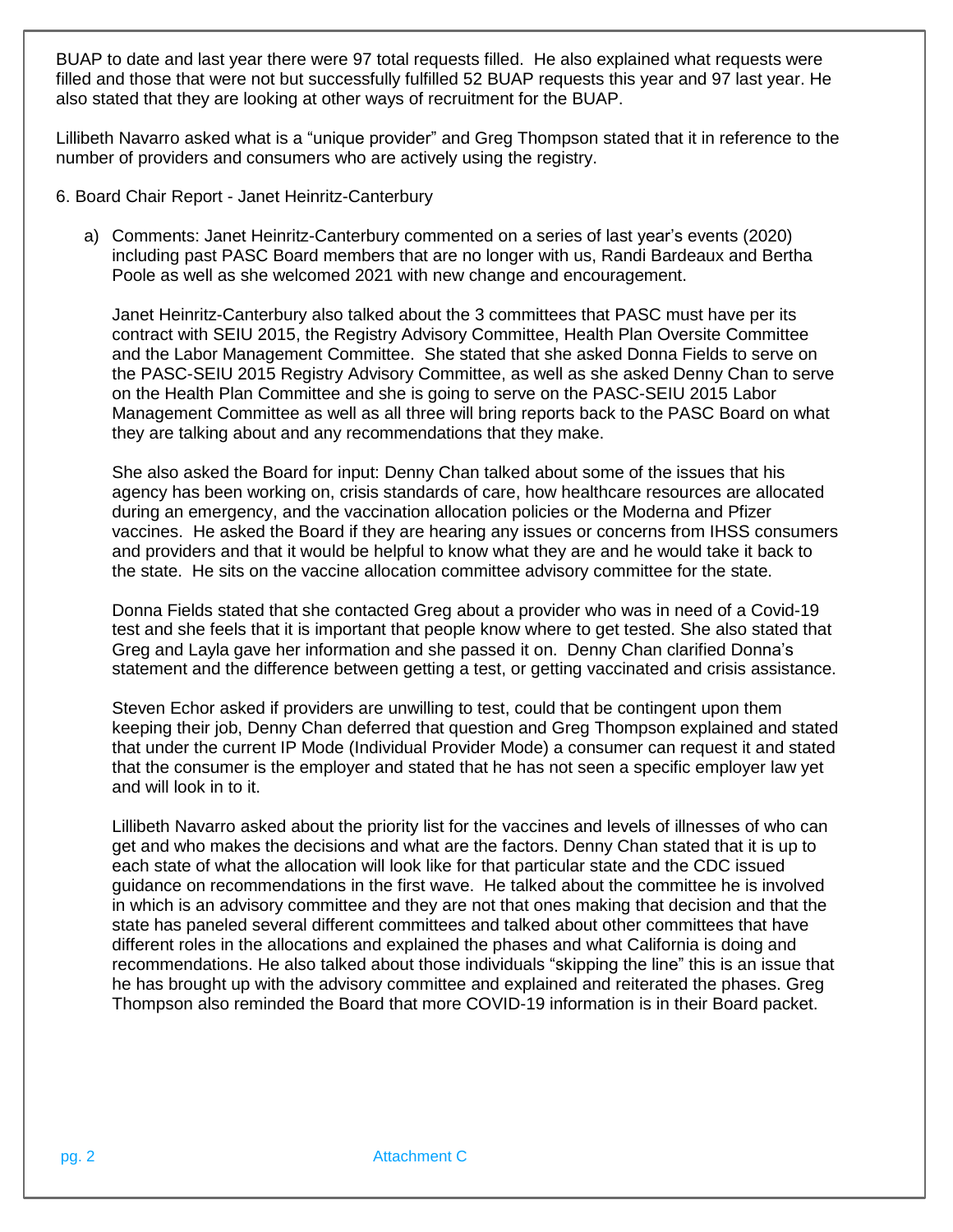- 7. Executive Director's Report Greg Thompson
	- a) DPSS PASC Contract Discussion and consideration of necessary action taken by the PASC Board - Attachment G-1 & G-2: Regarding this item: Greg Thompson recommended that the closed session be moved and matters to be discussed.
- **13**. Closed Session –

Open Session – Janet Heinritz-Canterbury reported out that discussion was done regarding the PASC contract with DPSS and direction was given to Greg Thompson on how to proceed.

Motion to approve: Direction was given to Greg Thompson to proceed; moved by Steven Echor, second by Lillibeth Navarro, motion passes with consensus.

b) PASC Orientations: Greg referred the Board to the attachments in their packet as well as he elaborated on it.

Greg Thompson also reported on the Public Health Department on how they will roll out vaccinations for the IHSS consumers and providers in the first part of January and encouraged the Board to look at the information in the handouts as well as SEIU sent out information to the IHSS providers.

c) General Information: Greg reported: PASC is still working virtually and he expressed how proud he is about the PASC leadership staff and the work they have done to ensure that the PASC staff continues to be able to work from home. There has been some discussion about returning back to the office no sooner than April 2021. He is continuing to monitor the city of Pasadena, LA County, and the state to see when it will be safe to come back in to the office.

Greg Thompson also talked about the EPG distribution and the dates. He also stated that PASC is looking for other distribution locations and stated that it is a tremendous amount of work and asked the Board members for suggestions and ideas of EPG site locations to please let him know.

Greg Thompson also talked about Project Room Key and stated that they are looking at various ways to recruit providers.

Donna Fields asked about EVV and the portal, Greg Thompson responded and stated that, in the Board packet, there is an attachment that talks about the EVV and he explained and elaborated on the requirements as well as he stated that Sonia Miramontes can also explain it.

Donna Fields also asked about Project Room Key and can it work for someone who is not homeless, Greg Thompson responded and said that Project Room Key and Project Home Key were designed for people experiencing homelessness and he recommended the [www.LAHSA.org](http://www.lahsa.org/) website. (Los Angeles Homeless Services Authority)

Steven Echor asked Greg Thompson if he should ask Frank Tamborello from Hunger in Action regarding an EPG distribution location and Greg Thompson stated yes.

Steven Echor also asked about the IHSS provider wage increase and Greg Thompson sated that it went up to \$15 per hour as of January 1, 2021 and deferred to Sonia Miramontes for a definitive answer.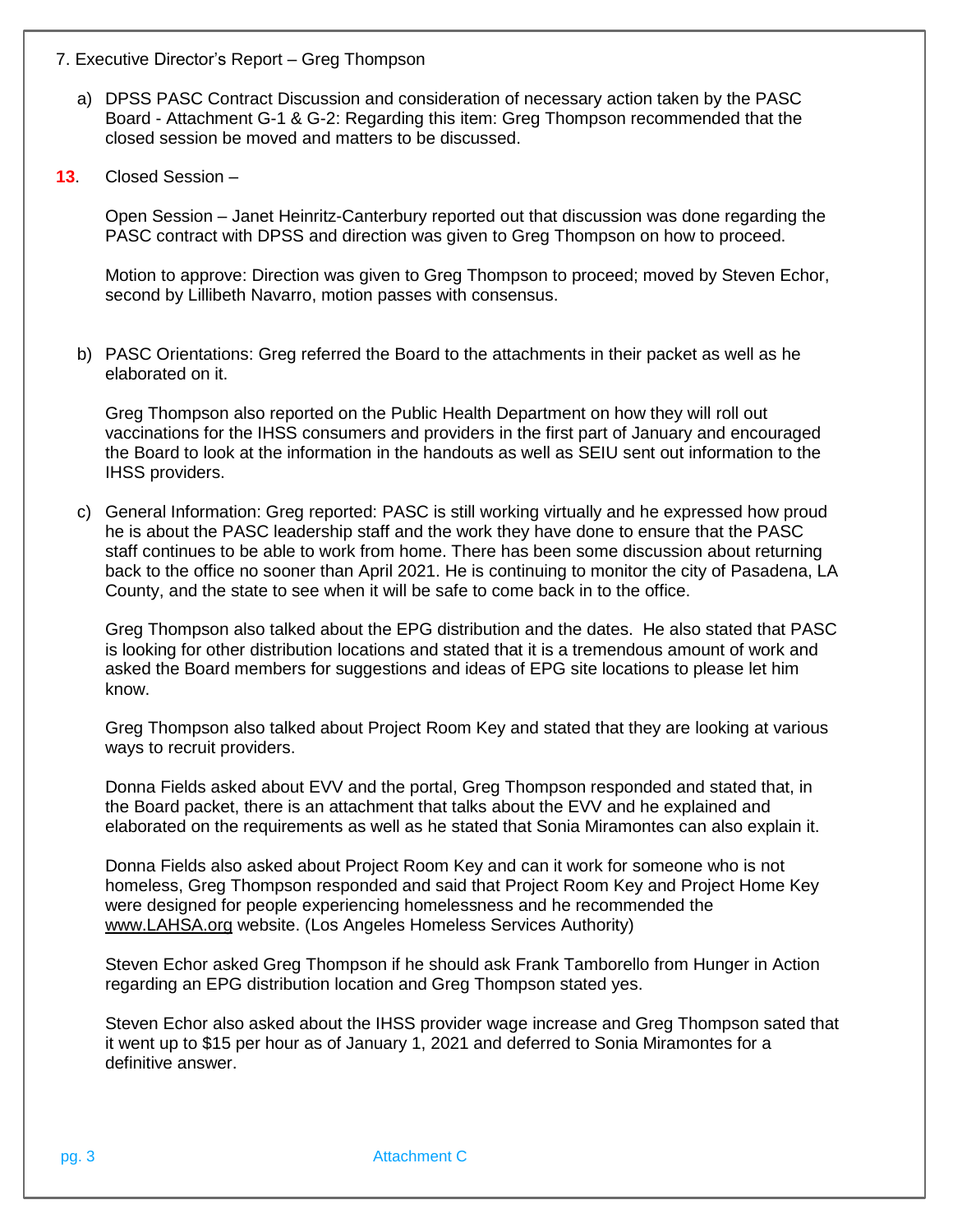Janet Heinritz-Canterbury asked a question from the November Board meeting regarding the EPG reimbursements from the county. Greg Thompson stated that PASC has signed an amendment to PASC's current contract with DPSS which will allow the county to reimburse PASC. He should know by the next Board meeting if the county has reimbursed PASC.

Steven Echor asked for clarification on how many providers are on IHSS in LA County and Greg Thompson reiterated that number and deferred to DPSS.

- 8. Report from SEIU 2015 Wendy Duchen: Not present no report.
- 9. Sonia Miramontes reported:

| <b>TOPIC</b>              | <b>UPDATE</b>                                                                                                                        |
|---------------------------|--------------------------------------------------------------------------------------------------------------------------------------|
| <b>IHSS</b>               | Recipients and providers in need of services may contact the IHSS                                                                    |
|                           | Helpline and/or our website at dpss.lacounty.gov. If a recipient or                                                                  |
|                           | provider needs assistance due to lack of internet access, they can                                                                   |
|                           | visit an IHSS office and staff will assist.                                                                                          |
|                           |                                                                                                                                      |
|                           | The IHSS Helpline hours are Monday thru Friday from 8am - 5pm, 1-<br>888-822-9622.                                                   |
| <b>IHSS Stats</b>         | IHSS Caseload as of December 31, 2020                                                                                                |
|                           |                                                                                                                                      |
|                           | $\triangleright$ Consumers (Active) – 237,425                                                                                        |
|                           |                                                                                                                                      |
|                           | $\triangleright$ Providers - 190,979                                                                                                 |
| <b>Electronic Visit</b>   | LA County EVV adoption rate as of December 21, 2020:                                                                                 |
| <b>Verification (EVV)</b> | 99.94%                                                                                                                               |
|                           |                                                                                                                                      |
| <b>CDSS Changes/</b>      | EVV:                                                                                                                                 |
| <b>Waivers</b>            | Changes that will impact providers are:                                                                                              |
|                           | A provider who lives with their recipient will only need to report on<br>the EVV the hours they worked. The change in the Electronic |
|                           | Services Portal should be in place sometime this month.                                                                              |
|                           | A provider who does not live with their recipient will be required to                                                                |
|                           | check in and out, from their recipient's home, each day that they                                                                    |
|                           | work. Stakeholder meetings are in process of being scheduled.                                                                        |
|                           |                                                                                                                                      |
|                           | <b>CDSS Waiver Extensions</b>                                                                                                        |
|                           | Initial assessments may be conducted via video conference in lieu<br>$\bullet$                                                       |
|                           | of the face-to-face assessment through the end of the Public Health                                                                  |
|                           | Emergency.<br>Reassessments will be conducted via telephone through the end of                                                       |
|                           | the Public Health Emergency.                                                                                                         |
|                           | Emergency Back-Up Provider wage differential due to COVID-19,                                                                        |
|                           | has been extend until through June 30, 2021.                                                                                         |
| <b>On-Line Provider</b>   | DPSS continues to enroll applicant providers via the Provider On-Line                                                                |
| <b>Orientations</b>       | Orientation system. As of December 31, 2020:                                                                                         |
|                           |                                                                                                                                      |
|                           | 46,909* providers have called to begin the provider enrollment                                                                       |
|                           | process                                                                                                                              |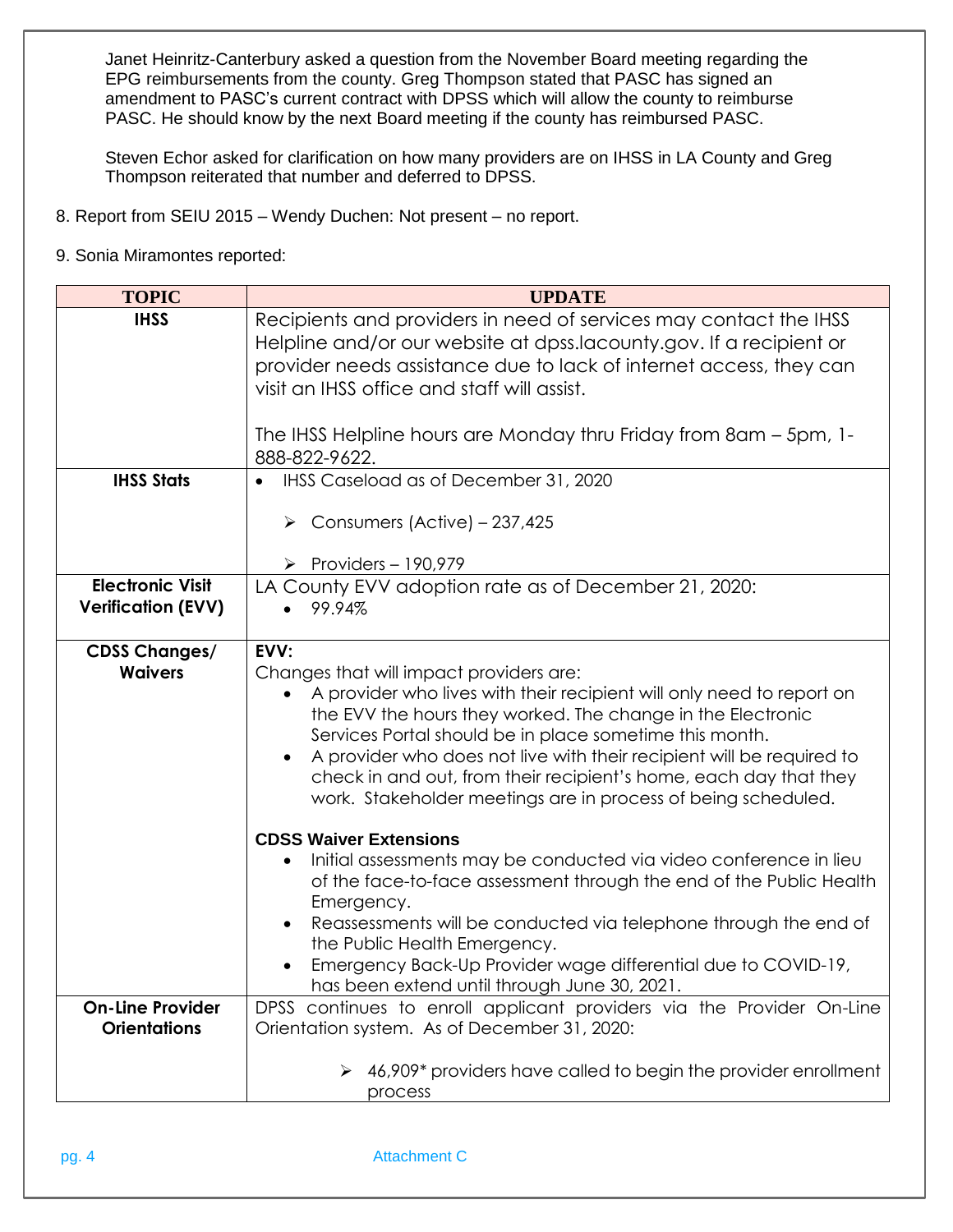|                           | $\geq$ 36,563 have watched the video                                                                                           |
|---------------------------|--------------------------------------------------------------------------------------------------------------------------------|
|                           | *includes duplicate registrations                                                                                              |
| <b>IHSS Wage Rate</b>     | Effective January 1, 2021 the wage rate for providers has increased to:<br>\$15.00 for providers<br>\$18.00 for BUAP providers |
| <b>IHSS Helpline Data</b> | IHSS Helpline call data for December 2020 is not currently available.                                                          |

Donna Fields asked about the portal for providers and Sonia Miramontes explained the process and the changes.

Janet Heinritz-Canterbury asked for the number of consumers and providers that are on IHSS and Sonia Miramontes stated that there are 237,425 recipients and the provider data was not available.

Lillibeth Navarro asked if DPSS has a plan for the COVID-19 vaccinations for consumers and providers and Sonia Miramontes stated that DPSS has reached out to CDSS for information regarding the vaccinations and they are pending a response from them.

Lyn Goldfarb asked Sonia Miramontes when DPSS does receive that information, will they inform PASC and Sonia Miramontes stated that she will share the information with Greg Thompson and Willis Oliver to share with the PASC Board.

Lyn Goldfarb asked about the IHSS orientation video and if there is a questionnaire and Sonia Miramontes stated that on the SOC 846 video, when the providers sign that document, that indicates that the provider has watched and understands the video and if they need any follow up information, DPSS has handouts as well as they send out an orientation packet.

Janet Heinritz-Canterbury asked about how many videos in the LA County IHSS orientations has and Sonia Miramontes stated that LA County has merged them into one on-going video.

Janet Heinritz-Canterbury asked for clarification on AB79, and Sonia Miramontes stated that it is for providers who have completed the orientation and SEIU 2015 gets this information on a weekly basis as well as she explained and reiterated the average numbers of providers pre COVID who have called the IHSS helpline to on-board versus those who have showed up to the provider orientation in person.

Richard Hernandez asked who is responsible to installing the app and Sonia Miramontes stated that it was a suggestion and she does not know if they are going to go that route and she stated that if anyone has questions, they can join the stakeholder's meeting.

Donna Fields asked if Sherri Cheatham contacted Wendy Duchen regarding last month's meeting discussion and Sonia Miramontes stated that she was not sure and does not have that information. Greg Thompson stated that it was being taken care of.

Donna Fields also asked about the BUAP and Sonia Miramontes stated that the BUAP is handled by PASC. Janet Heinritz-Canterbury stated that the BUAP will be discussed in the performance measure's report.

10. Legislative Updates – Debi Hight – Attachment I: Debi Hight referred the Board to the attachments in their packet as well as she highlighted and elaborated on it.

Debi Hight also talked about and highlighted the 2<sup>nd</sup> page of her report: Local State Assembly Members and State Senators serving on fiscal and human services communities working with the IHSS program